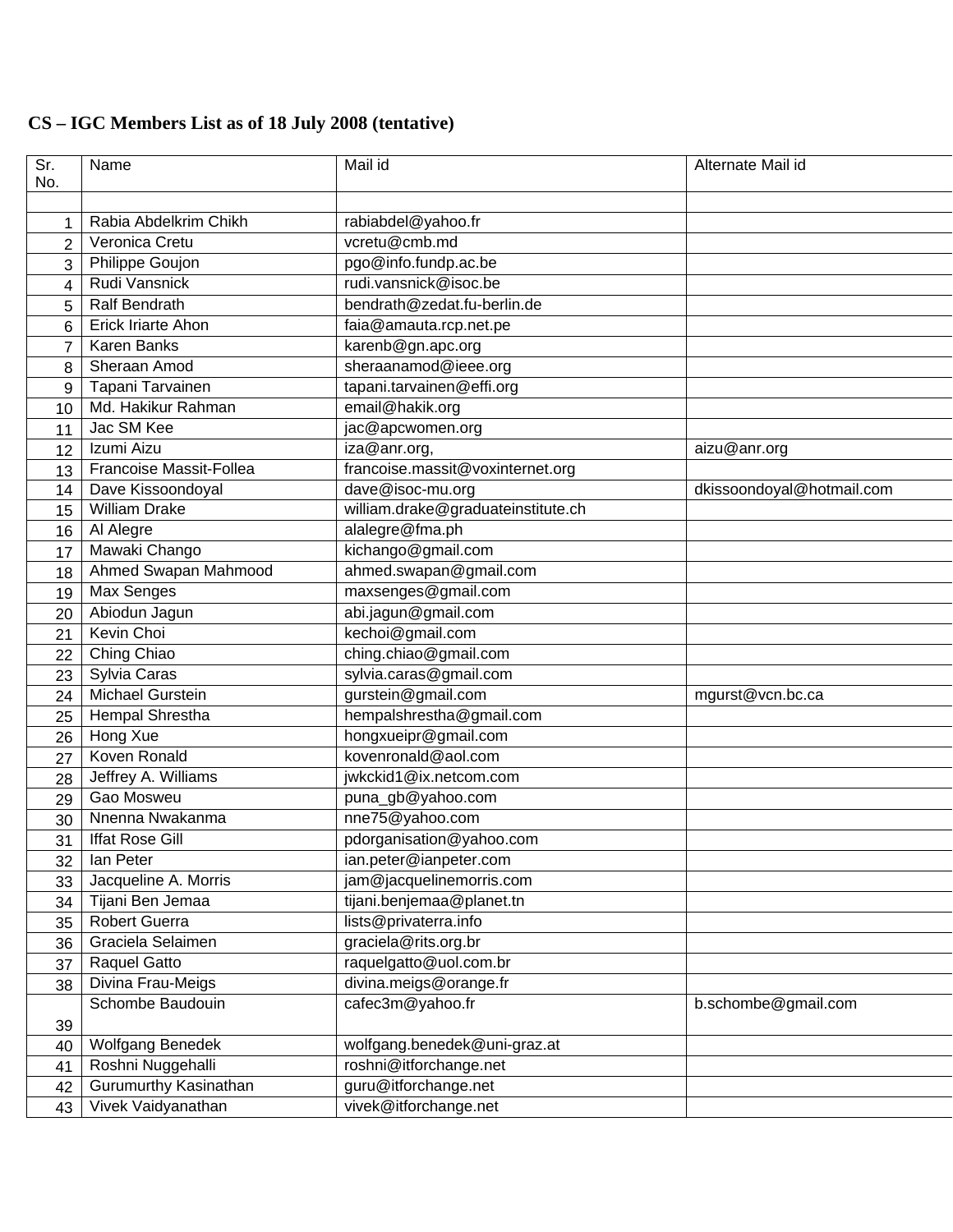| 44 | Lyman Chapin               | lyman@interisle.net                    |                  |
|----|----------------------------|----------------------------------------|------------------|
| 45 | Virginia (Ginger) Paque    | ginger@paque.net                       |                  |
| 46 | Pablo Accuosto             | accuosto@chasque.net                   |                  |
| 47 | Garth Graham               | garth.graham@telus.net                 |                  |
| 48 | Danny Butt                 | db@dannybutt.net                       |                  |
| 49 | Jeremy Malcolm             | jeremy@malcolm.id.au                   |                  |
| 50 | Josep Xercavins i Valls    | josep.xercavins@ubuntu.upc.edu         |                  |
| 51 | David Allen                | david_allen_ab63@post.harvard.edu      |                  |
| 52 | Hans Klein                 | hans.klein@pubpolicy.gatech.edu        |                  |
| 53 | Michael Froomkin           | froomkin@law.miami.edu                 |                  |
| 54 | Janna Quitney Anderson     | andersj@elon.edu                       |                  |
| 55 | John Mathiason             | jrmathia@maxwell.syr.edu               |                  |
| 56 | Milton Mueller             | mueller@syr.edu                        | mlmuelle@syr.edu |
| 57 | Jeremy Hunsinger           | jhuns@vt.edu                           |                  |
| 58 | Hanane Boujemi             | hananeb@diplomacy.edu                  |                  |
| 59 | Iliya Bazlyankov.          | iliya@bg8.eu                           |                  |
| 60 | Vittorio Bertola           | vb@bertola.eu                          |                  |
| 61 | <b>Patrick Vande Walle</b> | patrick@vande-walle.eu                 |                  |
| 62 | Yuri Hohlov                | yuri.hohlov@iis.ru                     |                  |
| 63 | Daniel Pimienta            | pimienta@funredes.org                  |                  |
| 64 | Olugbenga Adeyemo          | olugbenga.adeyemo@shamade.com          |                  |
| 65 | Carolina Aguerre           | carolinaaguerre@gmail.com              |                  |
| 66 | Ricardo Ruiz               | doutorsocratesoreidofutebol@gmail.com  |                  |
| 67 | <b>Charles Mok</b>         | charlespmok@gmail.com                  |                  |
| 68 | Fouad Bajwa                | fouadbajwa@gmail.com                   |                  |
| 69 | Siranush Vardanyan         | siranush_vardanyan@hotmail.com         |                  |
| 70 | Gbenga Sesan               | me@gbengasesan.com                     |                  |
| 71 | Mr. Solomon Gizaw          | solohavi@yahoo.com                     |                  |
| 72 | Mr. Hartmut Glaser         | glaser@nic.br                          |                  |
| 73 | Omar Kaminski              | omar@kaminski.adv.br                   |                  |
| 74 | Matthias C. Kettemann      | kettemann@gmx.at                       |                  |
| 75 | <b>Magaly Pazello</b>      | info@e-fem.net                         |                  |
| 76 | Philip Napoli              | pnapoli@fordham.edu                    |                  |
| 77 | Jacques Berleur            | jberleur@info.fundp.ac.be              |                  |
|    | Wolfgang Kleinwaechter     | wolfgang.kleinwaechter@medienkomm.uni- |                  |
| 78 |                            | halle.de                               |                  |
| 79 | <b>William Currie</b>      | wcurrie@apc.org                        |                  |
| 80 | Anriette Esterhuysen       | anriette@apc.org                       |                  |
| 81 | Robin Gross                | robin@ipjustice.org                    |                  |
| 82 | Ken Lohento                | klohento@panos-ao.org                  |                  |
| 83 | Renate Bloem               | rbloem@ngocongo.org                    |                  |
| 84 | Meryem Marzouki            | marzouki@ras.eu.org                    |                  |
| 85 | Giacomo Mazzone            | mazzone@ebu.ch                         |                  |
| 86 | Lisa Horner                | lisa@global-partners.co.uk             |                  |
| 87 | <b>Carlton Samuels</b>     | carlton.samuels@uwimona.edu.jm         |                  |
| 88 | Maja Andjelkovic           | maja.andjelkovic@gmail.com             |                  |
| 89 | Nyangkwe Agien Aaron       | nyangkweagien@gmail.com                |                  |
| 90 | <b>Brenden Kuerbis</b>     | bkuerbis@gmail.com                     | bnkuerbi@syr.edu |